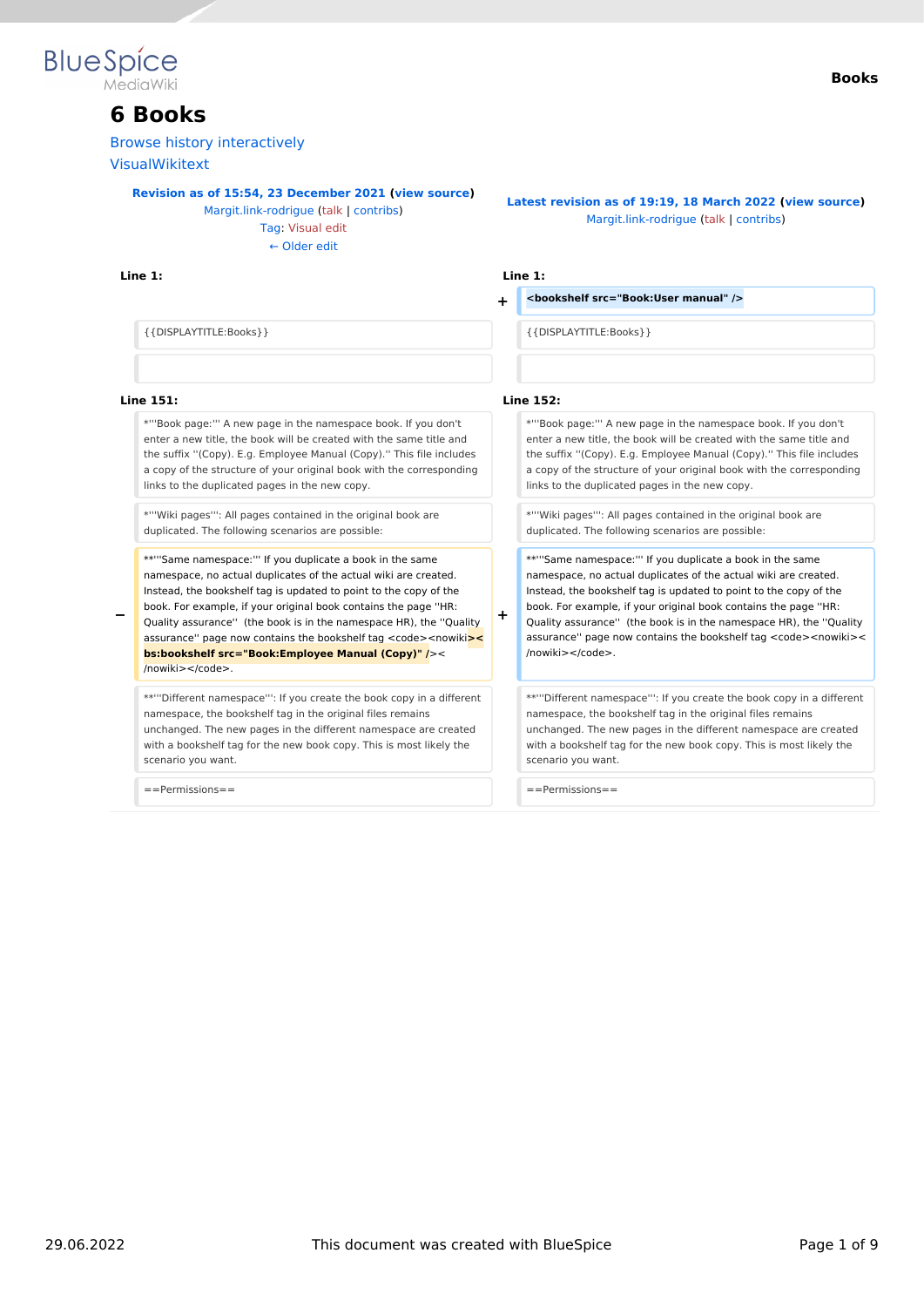## Latest revision as of 19:19, 18 March 2022

In BlueSpice pro, several wiki pages can be displayed for a structured book with chapter navigation. The book can also be printed as a PDF file with a cover sheet.

## Contents

**BlueSpice** 

MediaWiki

| 11 |  |
|----|--|
|    |  |
|    |  |
|    |  |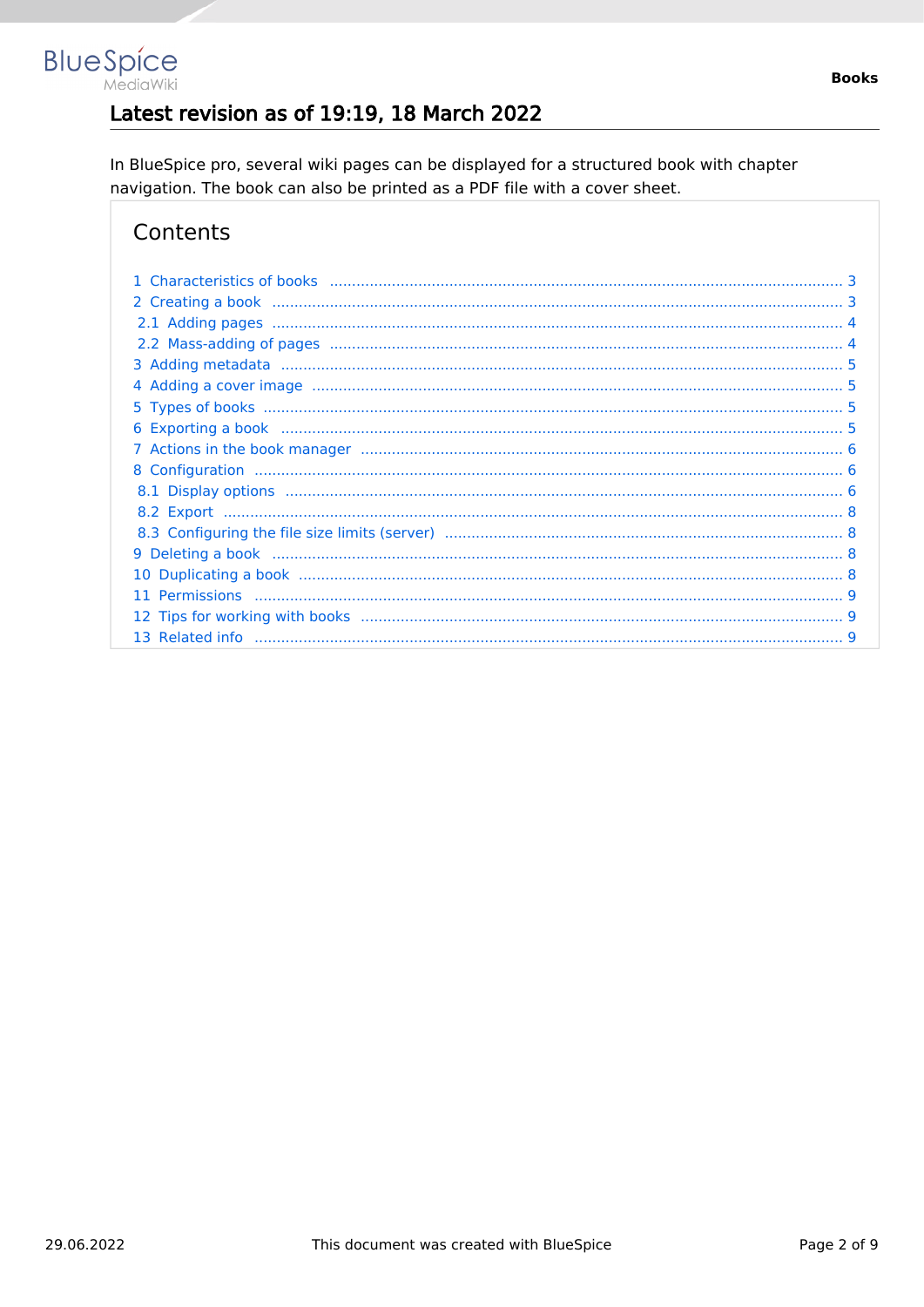<span id="page-2-0"></span>

MediaWiki

### Characteristics of books

By default, books are created as a "general book". General books have the following characteristics:

They povide a chapter navigation.

On book pages, the book navigation is displayed instead of the main navigation.

A wiki page that belongs to a general book is identified by a  $\vert$  <br/>bookshelf />  $\vert$  tag in the source code. Each page can only be included **in one** general book.

Books can be printed completely or partially as a PDF with a cover sheet.

They are listed alphabetically on the bookshelf. It is not possible to hide individual books.

The bookshelf can be reached via the main navigation.

### <span id="page-2-1"></span>Creating a book

Books are created from the page *Special:BookshelfBookManager*. This page can be reached from the *[Global actions](https://en.wiki.bluespice.com/wiki/Manual:Extension/BlueSpiceDiscovery)* menu under *Management > Books*.

| Book manager                                                                                                                               |                | O                     |
|--------------------------------------------------------------------------------------------------------------------------------------------|----------------|-----------------------|
| $\left( \infty \right)$ $\left( \infty \right)$<br>Œ<br>$\sqrt{2}$                                                                         |                | Export table $\vee$   |
| <b>Title</b>                                                                                                                               | Assignments    | Actions               |
| General books (3 books)                                                                                                                    |                |                       |
| <b>Emergency Manual</b>                                                                                                                    | No assignments |                       |
| <b>Organization Manual</b>                                                                                                                 | No assignments |                       |
| <b>Quality Handbook</b>                                                                                                                    | No assignments |                       |
| Page $\begin{array}{ c c c c }\n\hline\n1 & \text{of} 1 & \rightarrow & \rightarrow & \begin{array}{c}\n\searrow & \searrow & \end{array}$ |                | Displaying 1 - 3 of 3 |
| Book manager                                                                                                                               |                |                       |

#### **To create a book:**

**Click** the  $+$  -button. **Enter** a *Book title.* **Select** Sie als *Art des Buches* "General books" as type of the book.

| <b>Book Manager</b>              |                   |                             |                   |
|----------------------------------|-------------------|-----------------------------|-------------------|
| $\begin{array}{c} + \end{array}$ |                   |                             |                   |
| Title                            | Cancel            | Create a new book           | <b>Done</b><br>Ad |
| General books (3)                |                   | Book title: Employee manual |                   |
|                                  |                   |                             |                   |
| Admin manual                     | Type of the book: | <b>General books</b>        | $\checkmark$      |

**Click** *Done*. The book editor loads next.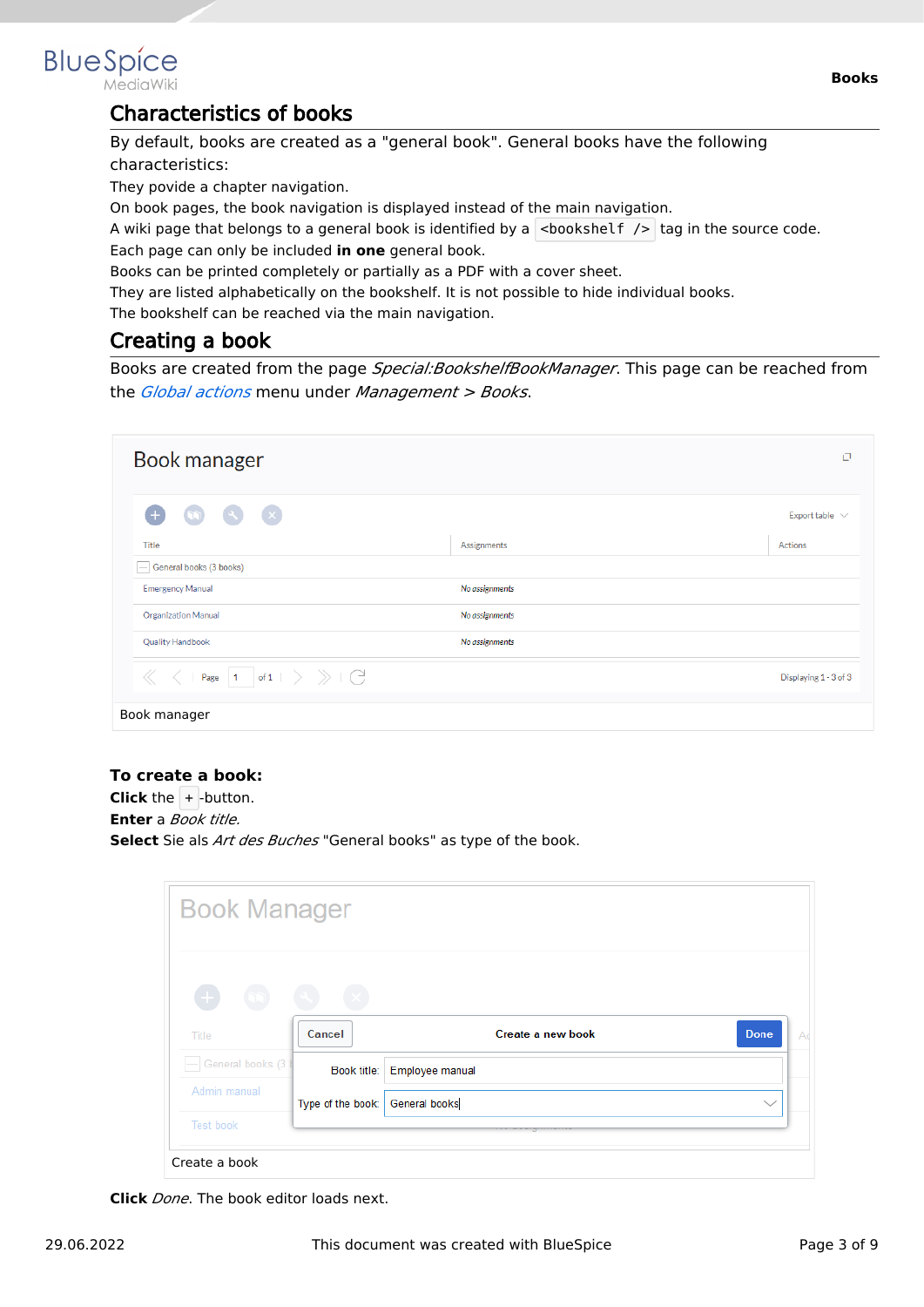

**Important!** The book is only created in the wiki when at least one page has been saved in the book.

### <span id="page-3-0"></span>**Adding pages**

You are now in the book editing mode.



**Click** the *Plus* button (1). A dialog window opens.

**Search** for a page in the wiki and select it. Soll in der Buchnavigation ein anderer Name angezeigt werden so können Sie ienen Anzeigetitle angeben (optional).

**Click** *Done*.

**Add** additional pages.

**Click** the arrow of the *Save* button and select *Save and add chapter navigation.* This process inserts the  $\leq$ bookshelf /> tag into the source code of all wiki pages in the book. This causes a revision of the pages.



**Tip:** You can click a page title of a book page before adding a new book page. This is then inserted as a sub-chapter. You can move pages to the desired position later using drag & drop with the mouse.

The book is now displayed on the wiki bookshelf. The bookshelf can be reached via the entry links in the main navigation.

**Note:** There is no option to go directly from the bookshelf to the book manager.

#### <span id="page-3-1"></span>**Mass-adding of pages**

After clicking "Mass add", a dialog is opened. It contains different criteria for page selection: All pages of a category

All subpages of a certain page

From a page collection - page collections are lists of pages located in the MediaWiki namespace. They are usually created from [search results](https://en.wiki.bluespice.com/wiki/Manual:Extension/BlueSpiceExtendedSearch#Export).

By a semantic property - pages can be selected based on the value of a certain semantic property.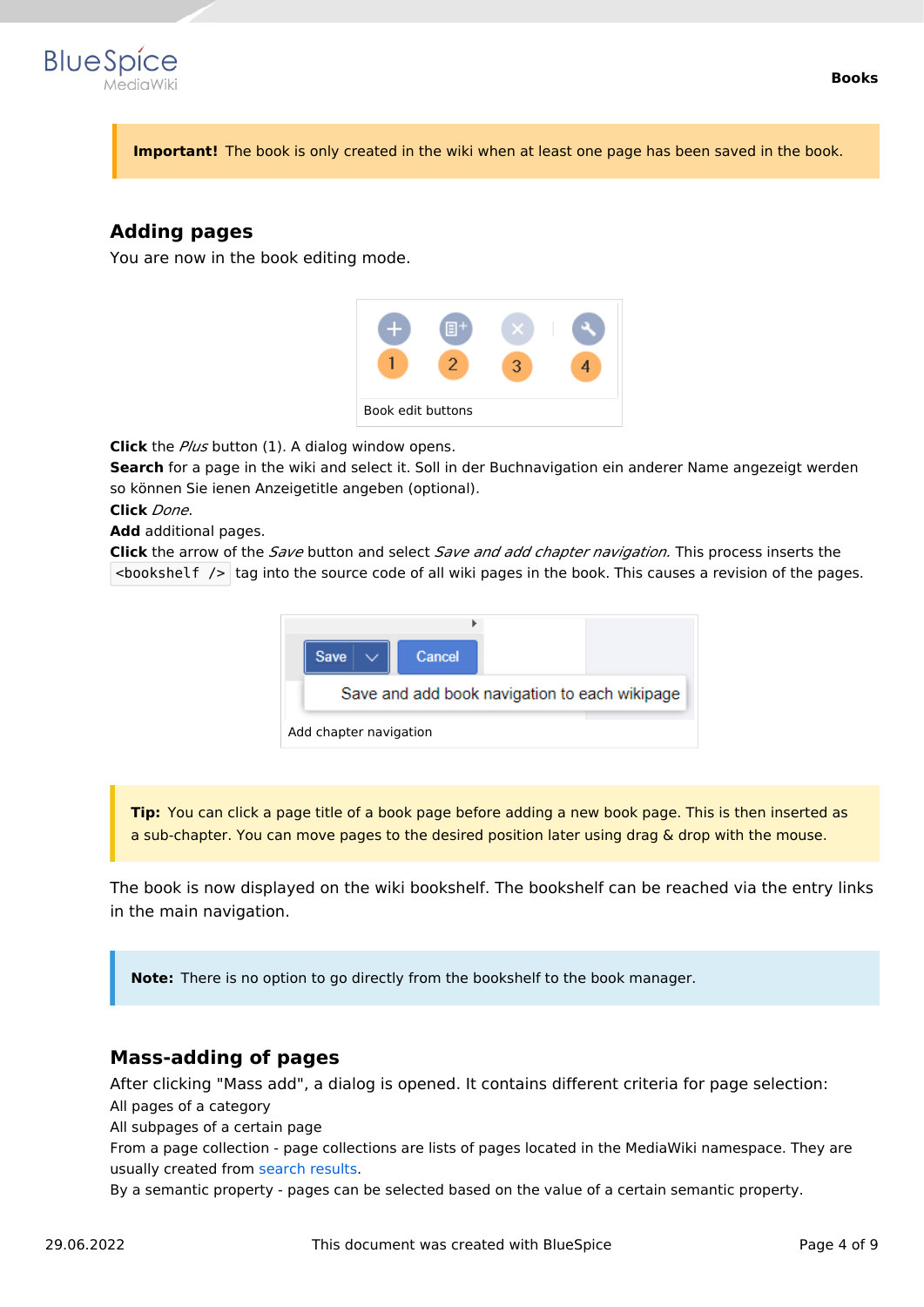

MediaWiki

After adding your book pages click S*ave* at the bottom of the page. Now you have created a page in the namespace *Book*. It simply contains the list of pages that have been added to the book.

### <span id="page-4-0"></span>Adding metadata

While editing a book (adding or removing pages), meta-data for the book can be added. References to these metadata can be included in the PDF template. To edit metadata, select the top-most node of the book (first page) and click the wrench icon. A dialog will be opened where various meta-data can be added or removed:

Title Subtitle Author 1 and 2 Document-ID Document type Department Version

Template (PDF): If you maintain multiple PDF templates for books, you can select one of them here. Table of Contents (Only article titles, or Embed article TOCs)

## <span id="page-4-1"></span>Adding a cover image

To add a cover photo for the book, add a metadata item *Bookshelf image*. Select this option from the dropdown and click *Add*. Once the meta data is added enter the name of the image in the value field. Any image currently uploaded to the wiki can be used. Type the name without the "File:" prefix (enter the image name and file extension).

## <span id="page-4-2"></span>Types of books

| Art                       | <b>Beschreibung</b>                                                                                                                                                                                                                                                                                                                                                                                                                                    | <b>Kapitelnavigation</b> |
|---------------------------|--------------------------------------------------------------------------------------------------------------------------------------------------------------------------------------------------------------------------------------------------------------------------------------------------------------------------------------------------------------------------------------------------------------------------------------------------------|--------------------------|
| General<br><b>books</b>   | Visible to all users. Only general books can have a chapter<br>navigation. In almost all cases a book is set up as a "general book".                                                                                                                                                                                                                                                                                                                   | ja                       |
| Own books                 | An own book is only visible in the bookshelf to the user who created<br>the book. Such a book does not have a chapter navigation. Own<br>books are usually created to export wiki pages as a PDF with a<br>cover sheet.                                                                                                                                                                                                                                | nein                     |
| Temporary<br><b>books</b> | This selection is also available to wiki users who are not logged into<br>the wiki and is therefore mainly useful for public wikis. These books<br>are only temporarily stored in the user's browser and not in the wiki<br>itself. If the browser cache is deleted or the user switches to<br>another browser, the book is no longer available. The main aim of<br>temporary books is so that users can collectively print out wiki<br>pages as PDFs. | nein                     |

## <span id="page-4-3"></span>Exporting a book

Books, individual chapters or even individual book pages can be exported as PDF files: **Open** the book in the book manager.

**Select** each of the pages or chapters to export by clicking the appropriate check boxes. Sub-chapters are selected automatically.

**Click** the Export Selections drop-down menu to open a list of the available formats.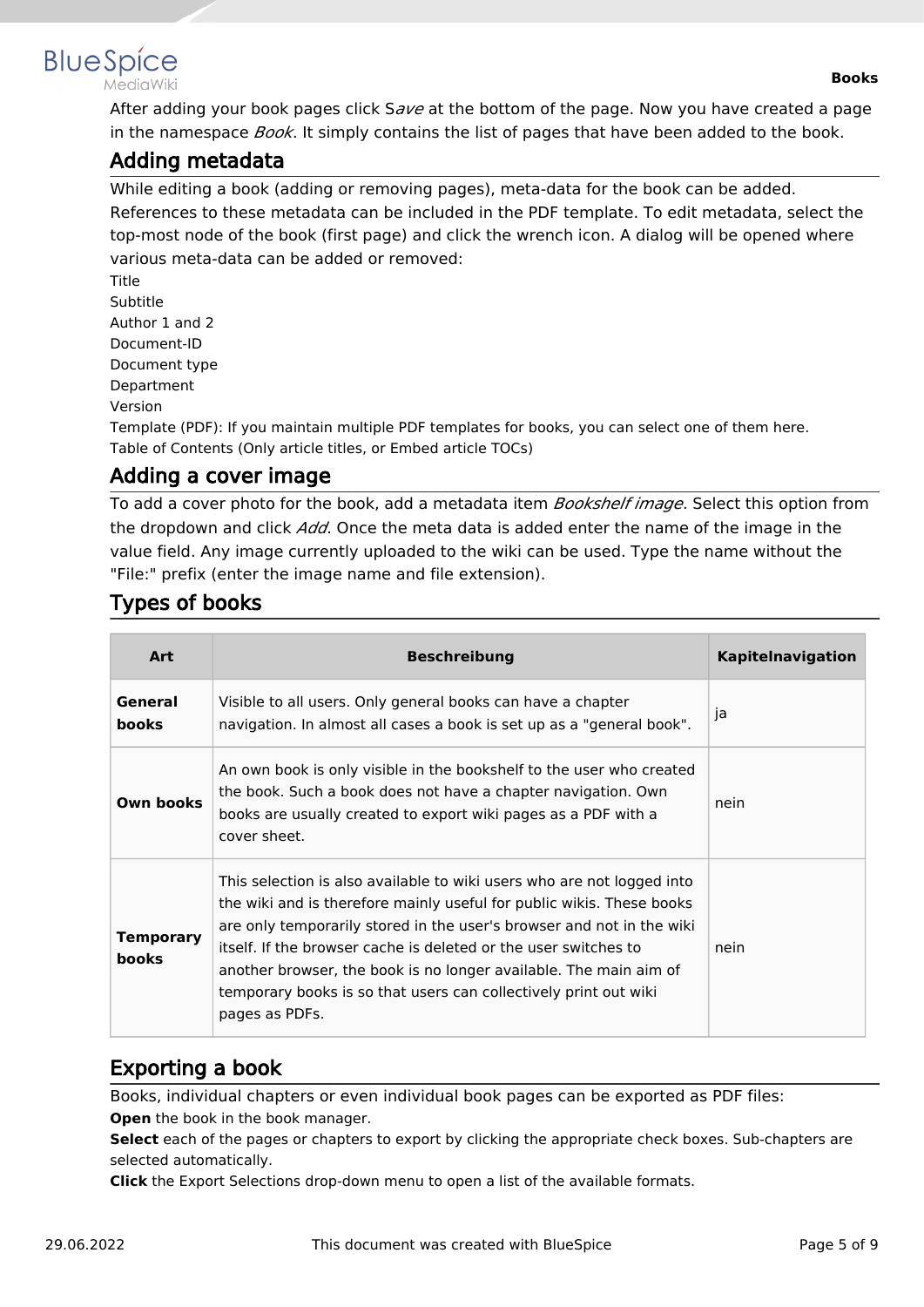<span id="page-5-0"></span>

### Actions in the book manager

Der Link Verwaltung > Bücher im Menü *Globale Aktionen* lädt die Seite *Spezial:Bücherverwaltung* . Hier können Sie Ihre Bücher bearbeiten.

| <b>Book Manager</b>                                           |                |                                        |
|---------------------------------------------------------------|----------------|----------------------------------------|
| $(\times)$<br>$\left( \begin{array}{c} 2 \end{array} \right)$ |                | Export table $\sqrt{ }$                |
| Title                                                         | Assignments    | Actions                                |
| General books (3 books)                                       |                | 4                                      |
| <b>Employee Manual</b>                                        | No assignments | $\mathbf{a}$<br>$\bullet$ $\circ$<br>一 |
| <b>Organization Manual</b>                                    | No assignments | 5<br>3<br>1                            |
| <b>Quality Handbook</b>                                       | No assignments |                                        |
| Book manager actions                                          |                |                                        |

**Edit** (1): Links to the Book editor where you can edit the book contents and metadata.

**Delete** (2): Deletes the book page in the namespace *Book* **without** deleting the wiki pages.

**Duplicate** (3): Duplicates this book, including **all the pages** of the book to a different namespace.

**Export** (4): Exports all wiki pages in this book to PDF.

Assign (5): Assigns the book to designated users. These users are the responsible editors of the book.

## <span id="page-5-1"></span>**Configuration**

#### <span id="page-5-2"></span>**Display options**

**Show book chapter pager after content:** Displays previous/next book page navigation at the end of each book page. (1)

**Show book chapter pager before content:** Displays previous/next book page navigation at the beginning of each book page. (2)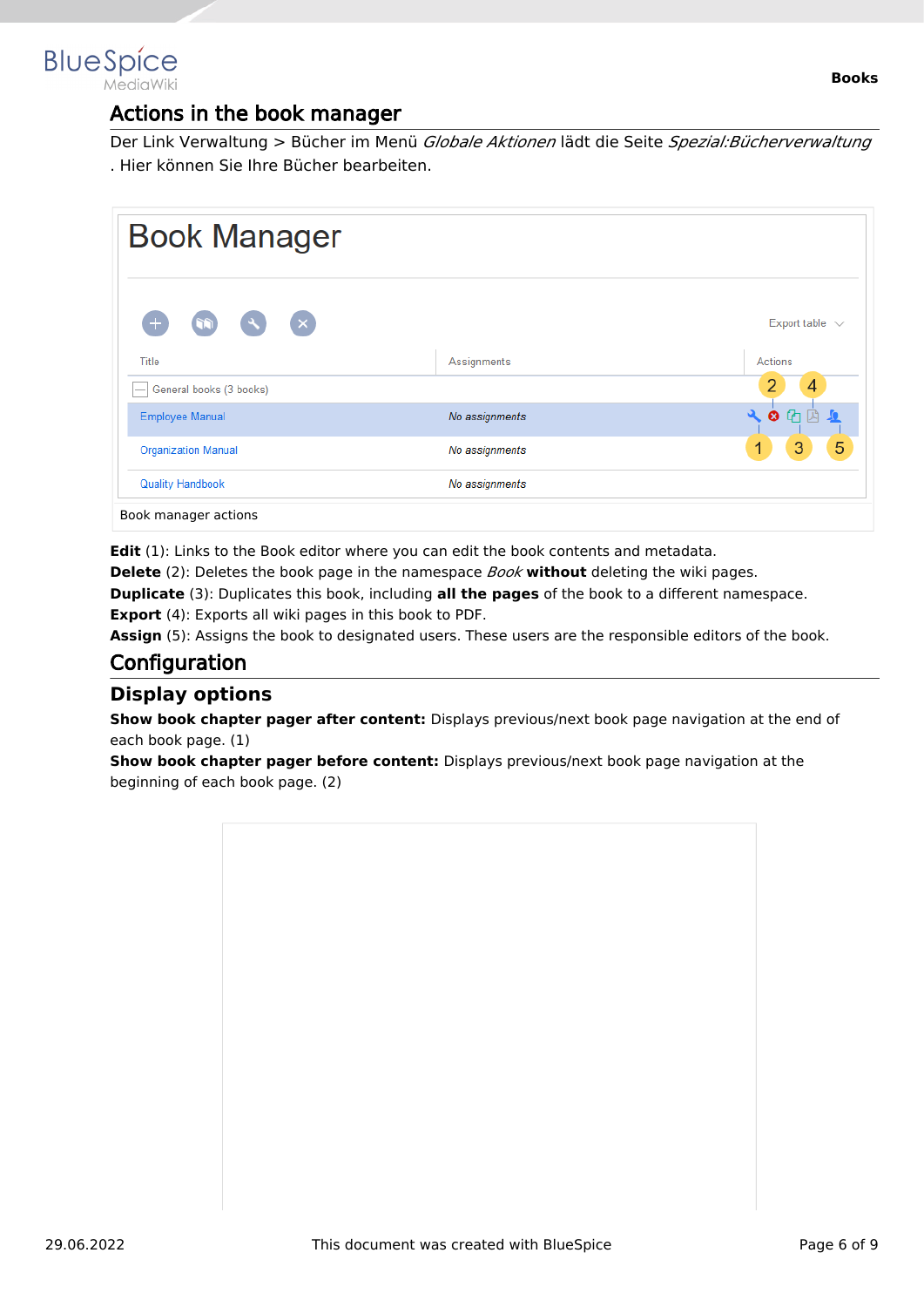



| <b>User manual</b>                |                                                                                                                        |                                                     |
|-----------------------------------|------------------------------------------------------------------------------------------------------------------------|-----------------------------------------------------|
| < Previous                        | 1                                                                                                                      | Next >                                              |
| <b>Login and preferences</b>      |                                                                                                                        |                                                     |
| 1 Last edited 3 months ago by MLR |                                                                                                                        | $\bigstar$ Unwatch $\bigcirc$ No status information |
|                                   |                                                                                                                        |                                                     |
| Login                             |                                                                                                                        |                                                     |
|                                   | To work with your BlueSpice wiki, you need to log in. Click on the login button in the top right corner of the screen. |                                                     |
|                                   | In the following window, enter your user name and password. Click Log in and you're ready to go.                       |                                                     |
|                                   | SPECIAL PAGE                                                                                                           |                                                     |
|                                   | Log in                                                                                                                 |                                                     |
|                                   | Username<br>Testuser                                                                                                   |                                                     |
|                                   | Password<br>                                                                                                           |                                                     |
|                                   | Keep me logged in                                                                                                      |                                                     |
|                                   | Log in<br><b>Help with logging in</b>                                                                                  |                                                     |
|                                   | Forgot your password?                                                                                                  |                                                     |
| < Previous                        | $\overline{2}$                                                                                                         | Next                                                |
| Book navigation                   |                                                                                                                        |                                                     |

**Use the display title from book source on article:** Shows the title from the book navigation as page title instead of the page name.

| BlueSpice4<br>Ξ                                          | $\alpha$<br>Find                                                                                                                                                                                                                                                                                                                                                                                                    |           |
|----------------------------------------------------------|---------------------------------------------------------------------------------------------------------------------------------------------------------------------------------------------------------------------------------------------------------------------------------------------------------------------------------------------------------------------------------------------------------------------|-----------|
| Main navigation<br>◒                                     | Semantic MediaWiki ▶<br>Examples > Customer data ><br><b>Manual</b><br>Template styling                                                                                                                                                                                                                                                                                                                             | Last edit |
| <b>Getting started with</b><br><b>Semantic MediaWiki</b> | 3. Template styling                                                                                                                                                                                                                                                                                                                                                                                                 |           |
| Next<br><b>Previous</b>                                  | By default, a semantic template that was created with the page Special:CreateTemplate, is displayed in a basic table format. Each property/value pair is shown in<br>row.The table width adjusts to the table content.                                                                                                                                                                                              |           |
| 1. Semantic MediaWiki Basics                             |                                                                                                                                                                                                                                                                                                                                                                                                                     |           |
| 2. Example: Customer data                                | Location<br>Regensburg<br>Contact<br>Jane Doe                                                                                                                                                                                                                                                                                                                                                                       |           |
| 3. Template styling                                      | First contact 2020/12/21                                                                                                                                                                                                                                                                                                                                                                                            |           |
| 4. Query the data                                        | Hallo Weltl was founded to make the technology and concept of Wikipedia applicable for professional usage.                                                                                                                                                                                                                                                                                                          |           |
| 5. Naming conventions                                    | Since 2007 Hallo Welt! builds collaborative platforms of knowledge for organisations - especially solutions for knowledge management,<br>online documentation and quality management.                                                                                                                                                                                                                               |           |
|                                                          | Default table of a semantic template                                                                                                                                                                                                                                                                                                                                                                                | 47        |
|                                                          | To change the table layout, we can add some styling information to the template.<br>Adjusting the template styling<br>To format the table, we create a subpage to the template. It contains the custom template styles. In the following example, we create a variation of the original<br>width of 100%, left-aligned labels and more padding in the table cells.<br>Location<br>Regensburg<br>Contact<br>Jane Doe |           |
| book display title                                       |                                                                                                                                                                                                                                                                                                                                                                                                                     |           |

**Note:** If the page additionally contains a {{DISPLAYTITLE}} tag, the display title of the page is shown instead of the book title.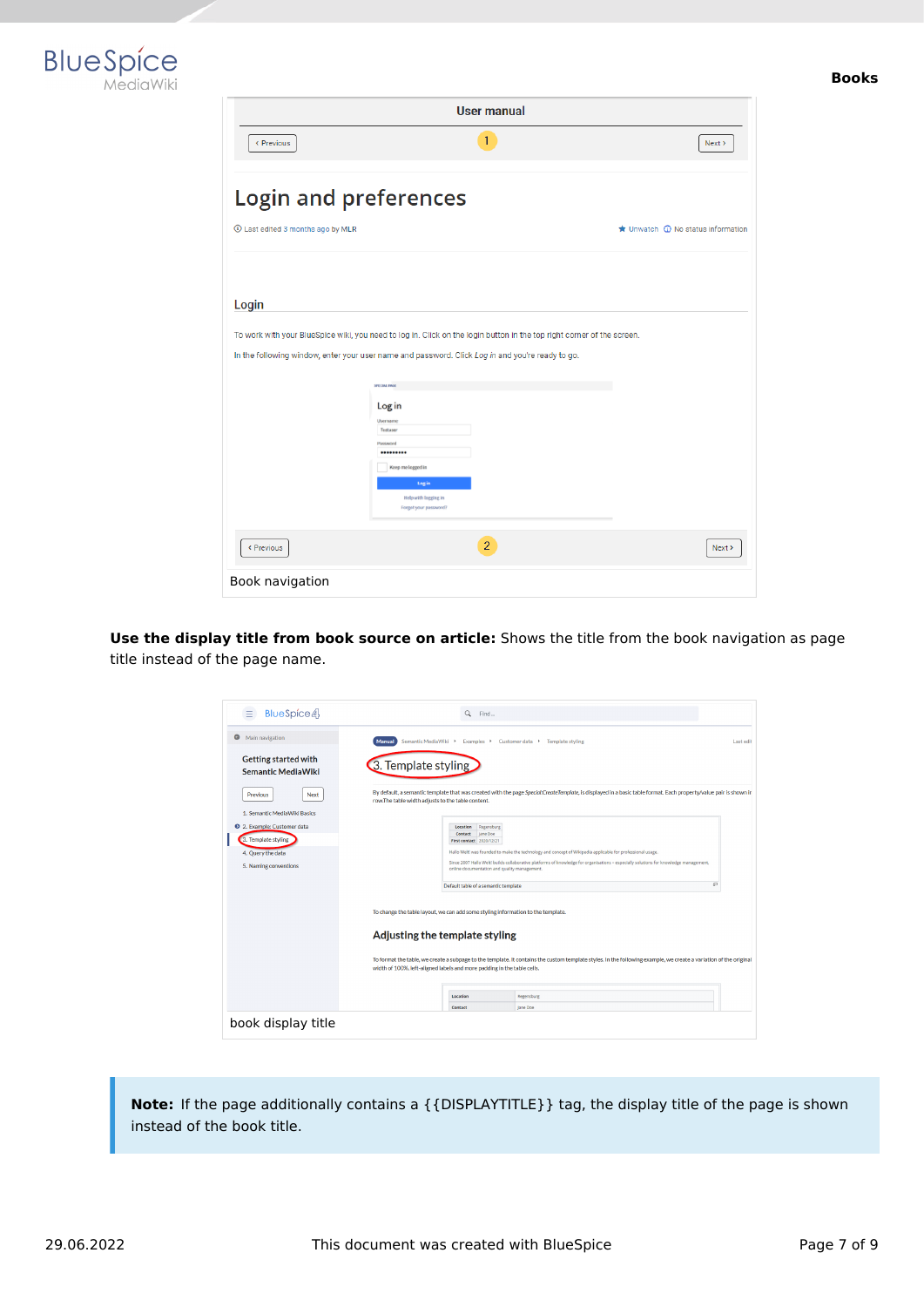

Prepend article table of contents and headlines with book numberation Supress namespace prefix of book articles in output

#### <span id="page-7-0"></span>**Export**

Wiki-Administratoren können folgende Anpassungen für den Buchexport vornehmen:

#### <span id="page-7-1"></span>**Configuring the file size limits (server)**

By default, the book export is limited to 50MB in file size. To adjust this value, complete the following steps:

In Apache Tomcat, open the file *web.xml*:

```
sudo -s
nano /opt/tomcat/webapps/manager/WEB-INF/web.xml
```
Look for the following lines and adjust the value (e.g. for 250MB=26214400)

```
<max-file-size>262144000</max-file-size>
<max-request-size>262144000</max-request-size>
```
The web app BShtml2PDF also has a setting that needs to be adjusted:

nano /opt/tomcat/webapps/BShtml2PDF/WEB-INF

Enter your values in the following lines:

```
<param-name>maxMemSize</param-name> <param-value>26214400</param-value>
<param-name>maxFileize</param-name> <param-value>26214400</param-value>
```
Apache Tomcat neu starten

service tomcat restart

#### <span id="page-7-2"></span>Deleting a book

Wenn Sie ein Buch löschen, entfernen Sie nur die Buchseite des Buches (also das Inhaltsverzeichnis). Die Wiki-Seiten im Buch werden jedoch nicht gelöscht. Bevor Sie das Buch löschen, werden Sie in einem Popup-Menü darüber informiert, dass das *bookshelf*-Tag nicht automatisch von den Seiten entfernt wird.

Die *bookshelf*-Tags haben nach dem Löschen des Buches keine Auswirkung auf die Wiki-Seiten. Wenn Sie sie manuell entfernen möchten, können Sie zur Seite *Spezial:Text ersetzen* gehen und ein "Suchen und Ersetzen" durchführen.

#### <span id="page-7-3"></span>Duplicating a book

You can create an entire copy of the book by duplicating it:

#### **To duplicate a book:**

**Enter** a *target name*: The default vlaue is the book name with the suffix *(copy)*. Change this to create a different book title.

**Select** a *namespace*: Choose a namespace that is different from the original namespace.

If you are not careful, you might experience some unintended consequences. By creating a new book, you also create copies of all the wiki pages in the original book. Since a namespace cannot contain the same page twice, you have to copy the files to a different namespace.